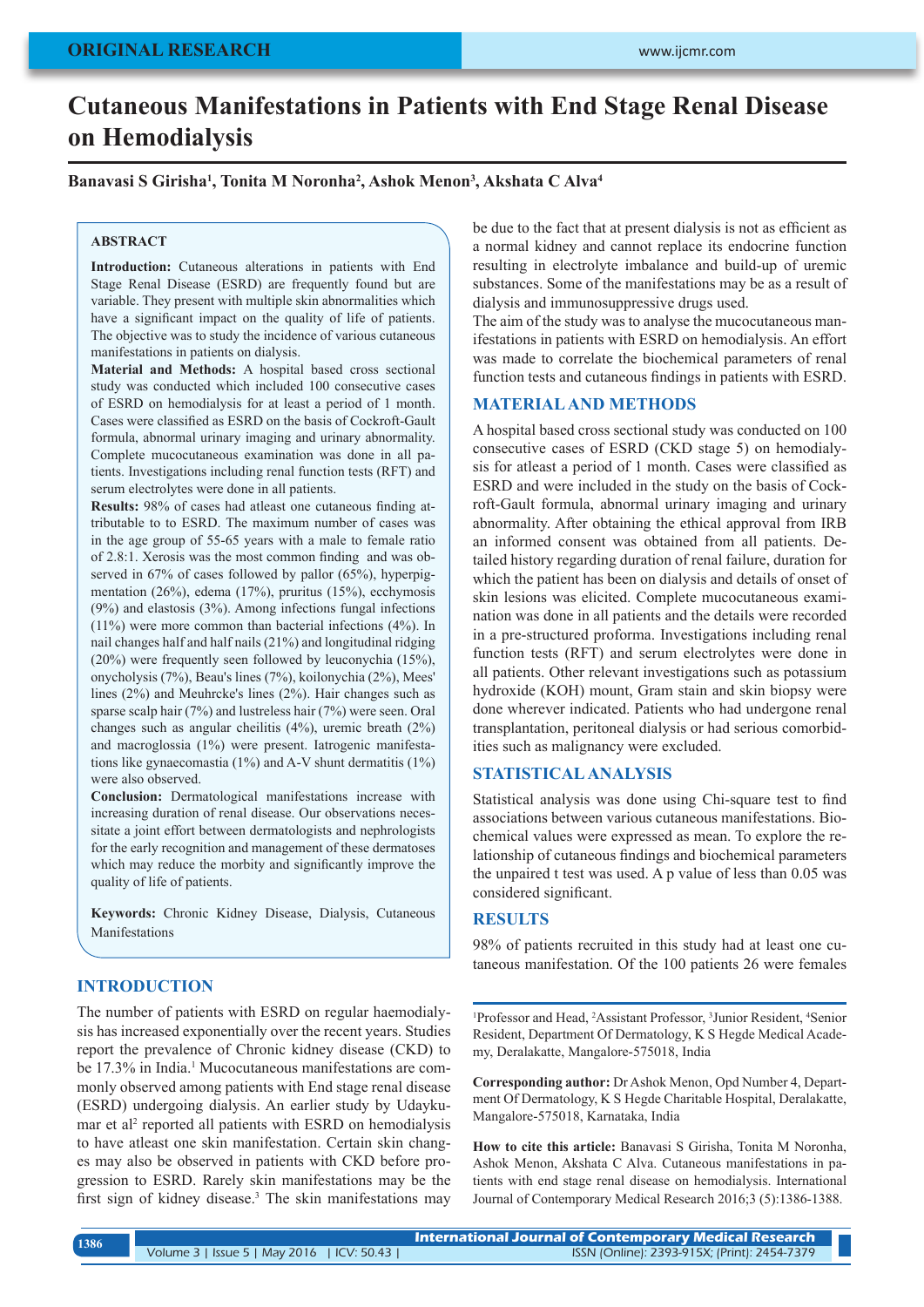and 74 were males. The age of patients ranged from 15-78 years with the mean age being 50.32 years. Majority of the patients belonged to the age group of 45-65 years. Diabetes mellitus (DM) was the most common cause (45%) of renal dysfunction followed by hypertension (HTN) in 35% cases and glomerulonephritis in 4% cases (Table 1). The duration for which patients were on dialysis ranged from 1 to 10 years with a mean duration of 20.52 months. The observed cutaneous manifestations and their incidence are summarised in Table 2. Xerosis was the most common cutaneous finding and was reported in 67% cases. Pallor of skin due to anaemia was observed in 65% and hyperpigmentation in 26% patients respectively. Pruritus was observed in 15% cases and ecchymosis in 9% cases. Among infections fungal infections (11%) were more common than bacterial infections (4%). Among nail findings half and half nails or Linday's nails was seen in 21% cases and longitudinal ridging in 20 % cases. Other findings were leuconychia (15%), onycholysis (7%), Beau's lines (7%), koilonychias (2%), Mee's lines (2%) and Meuhrcke's lines (2%).The nail findings are summarised in Figure 1. Hair changes such as sparse scalp hair and lustreless hair were seen in 7 cases each. Few oral changes such as angular cheilitis (4%) uremic breath (2%) and rare iatrogenic manifestations like gynaecomastia and A-V shunt dermatitis were observed in 2 patients. There was no significant association between biochemical parameters and various cutaneous findings (p>.05). There was no significant association between duration of dialysis and cutaneous manifestations  $(p > 0.05)$ .

### **DISCUSSION**

ESRD represents a clinical state where there is irreversible loss of endogenous renal function. Xerosis was the most commonly encountered cutaneous manifestation. It was seen in 67% of cases and this was similar to the incidence reported by previous studies. Reported incidence ranged from 46- 90%.2-4 Xerosis is graded into grade 0, grade 1 and grade 2 based on the grading by Morton.<sup>5</sup> Of the 67 cases of xerosis 13 were classified as grade 2 xerosis. It can be correlated with decreased sweating and lowered levels of lipids in the skin surface. The decreased sweating may be due to a decrease in the size of the eccrine duct.2,6 Pallor of the skin due to anemia was observed in 65% of patients. This was consistent with the findings of Udaykumar et al who reported it in 60% of patients.2 The anemia may be due to anoxia and decreased erythropoiesis due to reduced erythropoietin secretion by the kidney.<sup>7</sup> Skin hyperpigmentation is another common finding in patients with ESRD. In our study 15% of cases had hyperpigmentation. Similar incidence was observed by Tawade and Gokhale<sup>8</sup> and Pico et al.<sup>6</sup> This may be attributed to the accumulation of Melanocyte Stimulating Hormone (MSH) due to failure of kidneys to excrete it. Extremities and photoexposed areas were more severely affected. Pruritus is one of the most distressing cutaneous symptoms seen in patients on dialysis. It was observed in 15% of cases. In most of our patients it affected the quality of sleep and daily activities. In a study done by Tawade and Gokhale<sup>8</sup> it was reported in 34% of patients while Udaykumar et al<sup>2</sup> reported an incidence of 53%. Recent studies have reported a decline in the incidence

| <b>Etiology</b>                            | Male              | Female | <b>Total cases</b> |
|--------------------------------------------|-------------------|--------|--------------------|
| <b>Diabetes</b>                            | 33                | 12     | 45                 |
| Hypertension                               | 29                |        | 35                 |
| Glomerulonephritis                         | 2                 |        |                    |
| Polycystic kidney disease                  |                   | 2      |                    |
| Obstruction                                | 3                 |        |                    |
| Others                                     | $\mathbf{\Omega}$ |        |                    |
| Table-1: Etiology of Chronic renal failure |                   |        |                    |

| <b>Manifestation</b>                             | <b>Number of cases</b> |  |
|--------------------------------------------------|------------------------|--|
| Xerosis                                          | 67                     |  |
| Pallor                                           | 65                     |  |
| Hyperpigmentation                                | 26                     |  |
| Pruritus                                         | 15                     |  |
| Ecchymosis                                       | 9                      |  |
| Fungal infection                                 | 11                     |  |
| <b>Bacterial</b> infection                       | $\overline{4}$         |  |
| Viral infection                                  | 1                      |  |
| Half and half nails                              | 21                     |  |
| Longitudinal ridging                             | 20                     |  |
| Mee's lines                                      | $\overline{2}$         |  |
| Muehrcke's lines                                 | $\overline{c}$         |  |
| Koilonychia                                      | $\overline{2}$         |  |
| Absence of lunula                                | 6                      |  |
| Beau's lines                                     | 7                      |  |
| Leukonychia                                      | 15                     |  |
| Onycholysis                                      | 7                      |  |
| Macroglossia                                     | 1                      |  |
| Lusterless hair                                  | 7                      |  |
| Diffuse alopecia                                 | 7                      |  |
| Papules with keratotic plug                      | $\overline{2}$         |  |
| Angular cheilitis                                | $\overline{4}$         |  |
| Uremic breath                                    | $\overline{2}$         |  |
| <b>SEB</b> keratosis                             | 1                      |  |
| <b>IGH</b>                                       | 1                      |  |
| Gynaecomastia                                    | 1                      |  |
| Table-2: Skin manifestations and their incidence |                        |  |



of pruritus possibly due to better dialysis techniques.<sup>9</sup> Uremic pruritus is defined as pruritus which appears just prior to dialysis or any time after that and cannot be explained by any other disease process. The pruritus may be due to pruritogen-